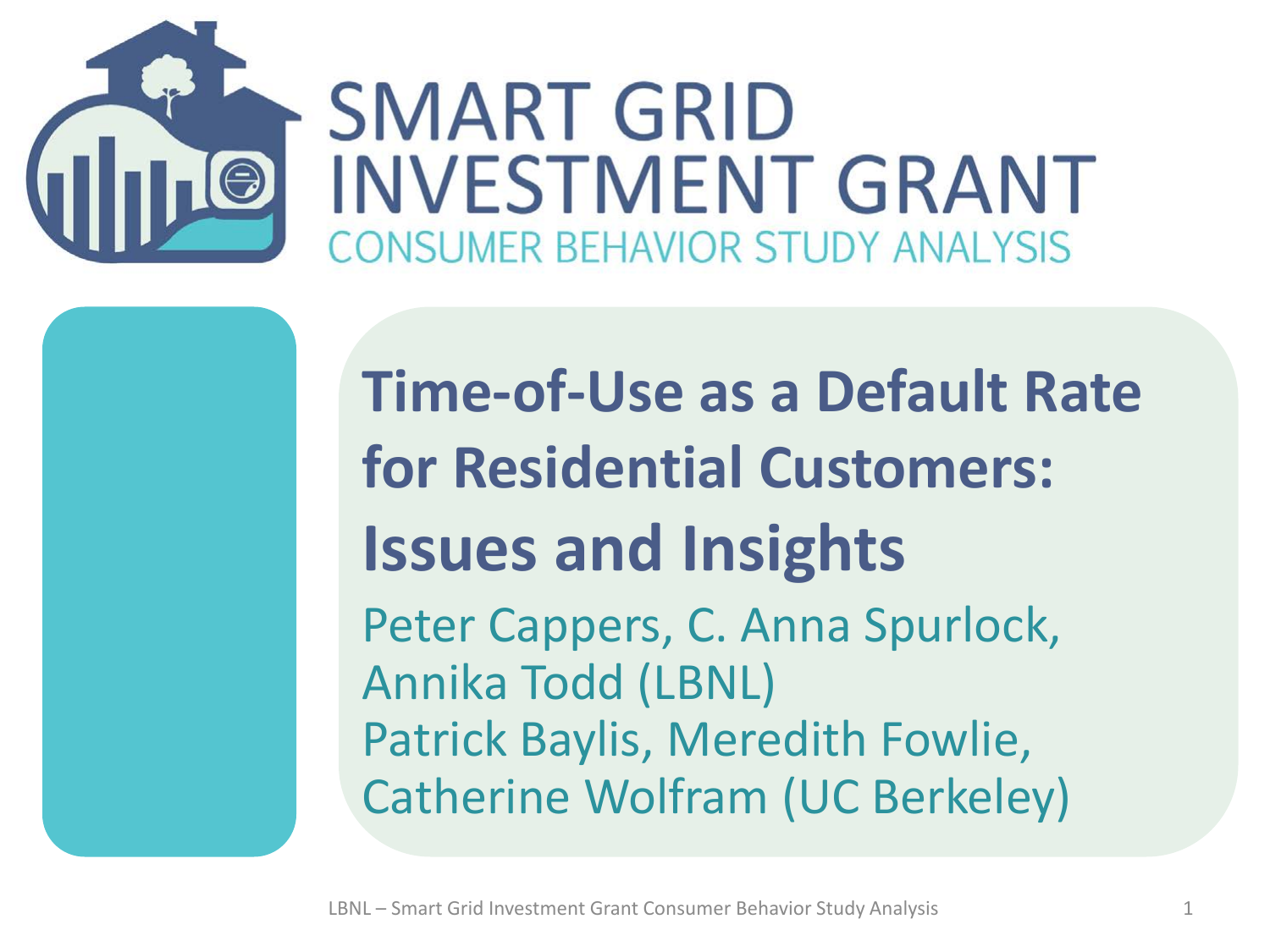## **Overview of SGIG Consumer Behavior Studies**

- **DOE Smart Grid Investment Grant (SGIG) Funding Opportunity Announcement (FOA) was released in June 2009** 
	- Goal: Provide more definitive answers to policymakers responsible for modernizing the country's electricity infrastructure, in part by funding studies/pilots
- **FOA stated ideal approach for conducting funded consumer behavior studies:**
	- Focus on highly dynamic pricing tariffs (i.e., RTP, CPP)
	- Random assignment of start date for customers to be exposed mandatorily to dynamic pricing as default rate design
	- Customers remain on such rates for at least two (2) years
	- Requirement to deliver highly granular customer-level data for subsequent DOE cross-project analysis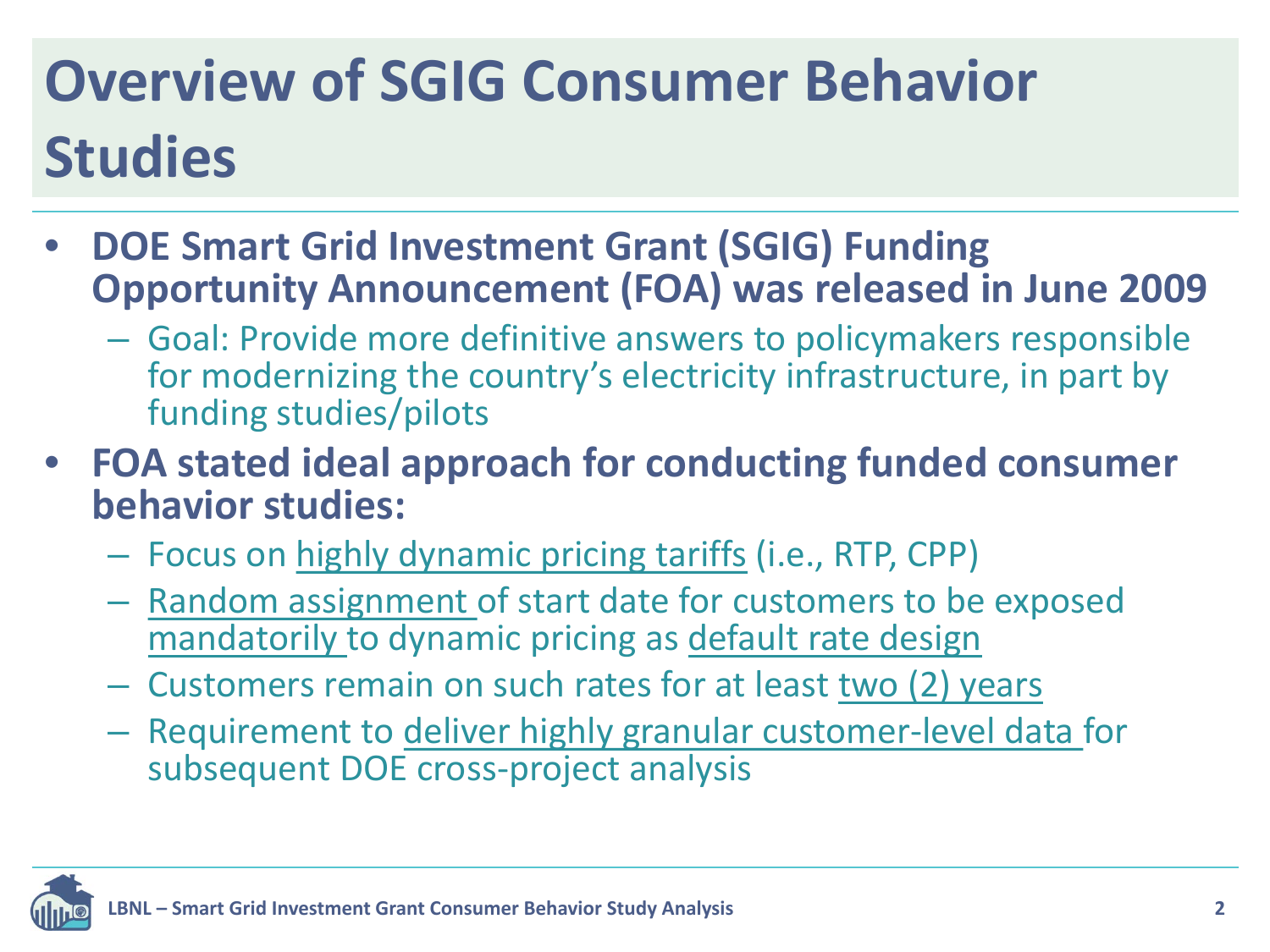#### **SMUD Experimental Design: TOU w/IHD Offer**



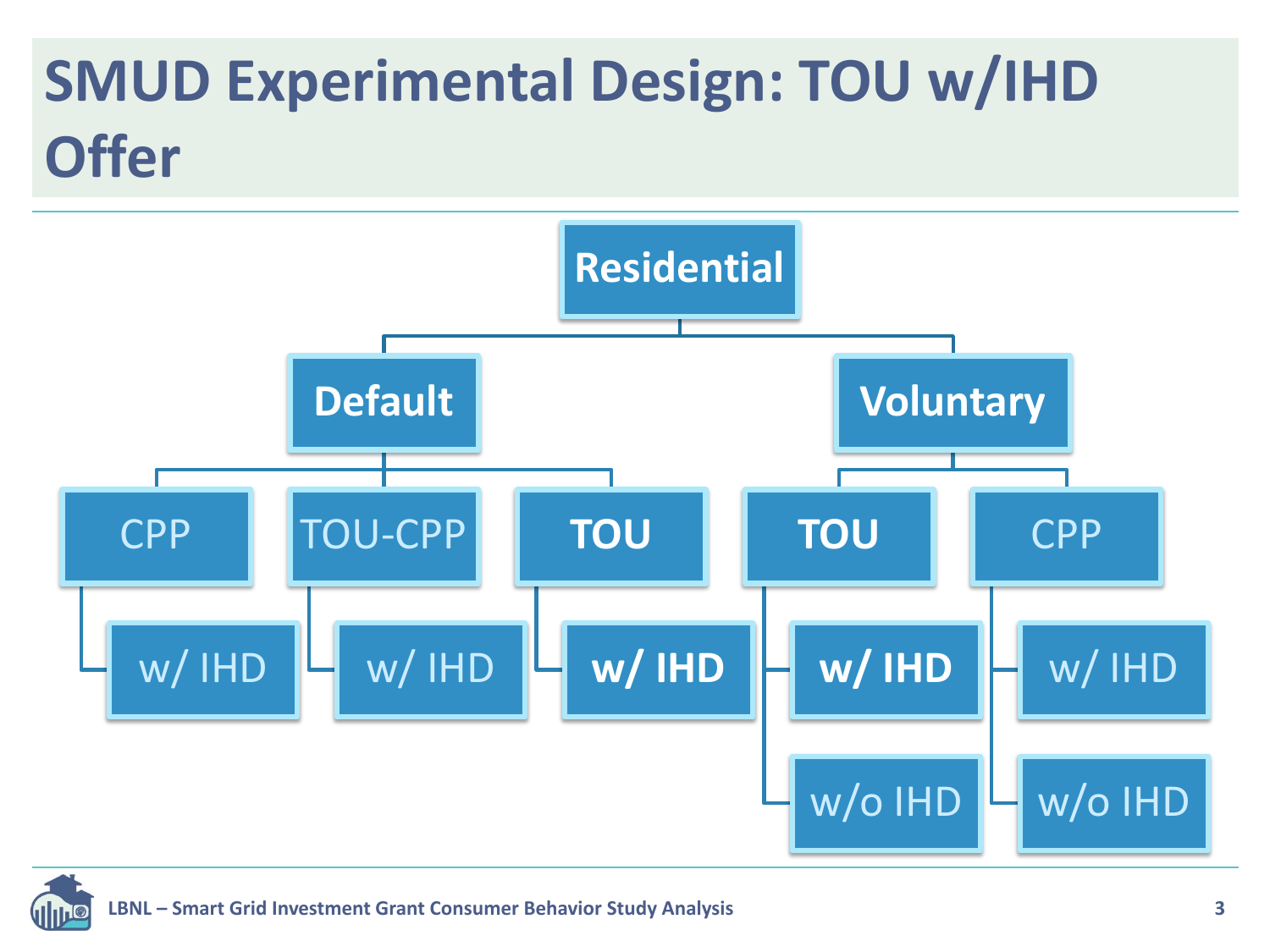# **Default vs. Voluntary Residential TOU**

- **Many of the previously stated concerns about a transition to default TOU for residential customers didn't materialize**
	- Customers don't want it
		- 98% of customers defaulted onto TOU didn't opt-out, while less than 20% volunteered for the rate
	- Customers will leave it
		- 3.9% of defaulted customers dropped out during the study vs. 4.4% of those who volunteered
	- Customers won't respond to it
		- Default customers did exhibit smaller load response than volunteers but it could be precisely and credibly measured (statistically significant estimates)
- **In aggregate, if SMUD offered TOU to entire class of residential customers, default enrollment would produce considerably larger load impacts at lower costs higher cost effectiveness**

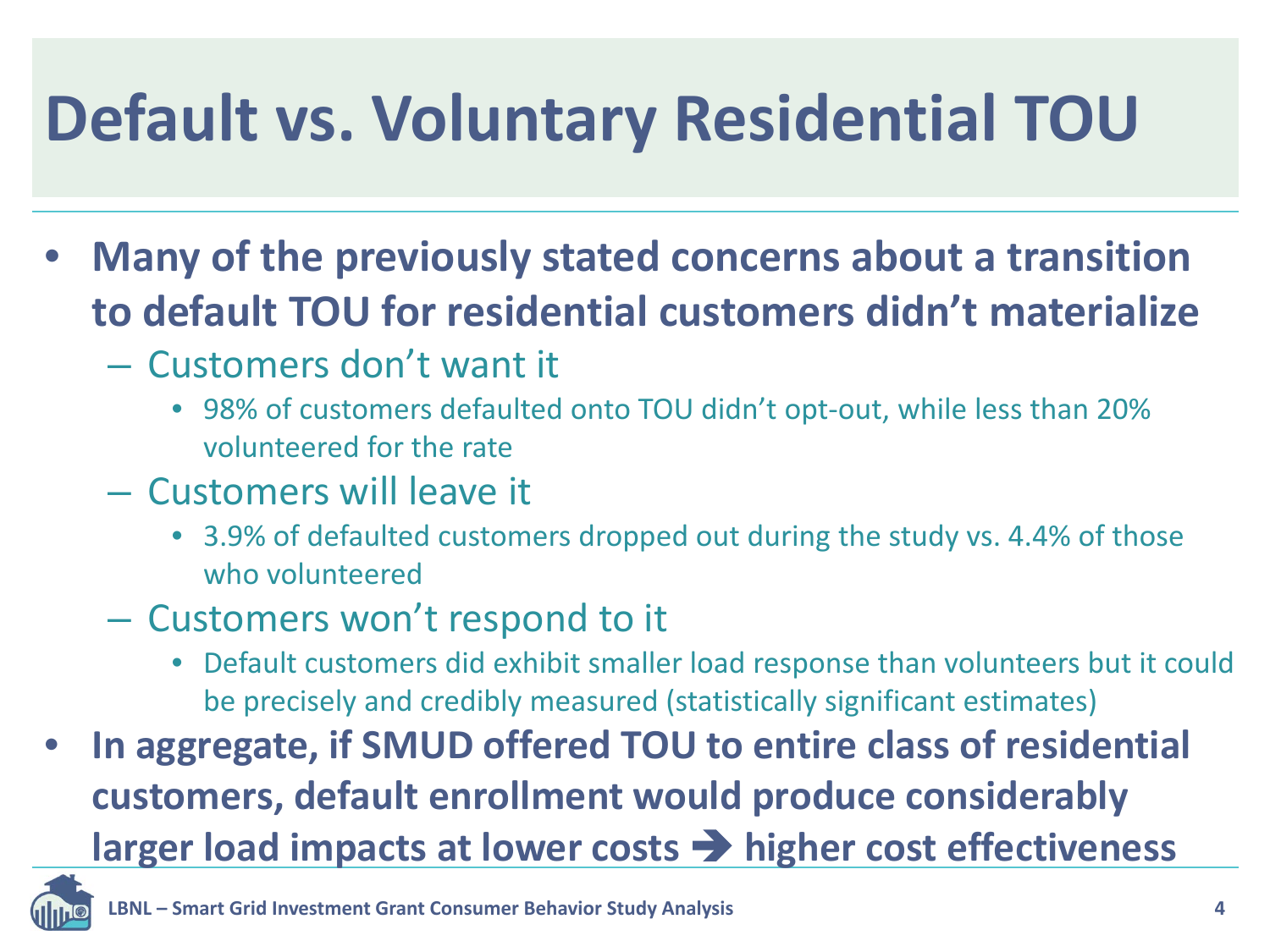# **Recruitment Experience**

• **Enrollment in default TOU was five times larger than with voluntary enrollment approach** Approach 19.5% Voluntary Enrollment Approach (N=10,865) Default Enrollment Approach (N=2,064)



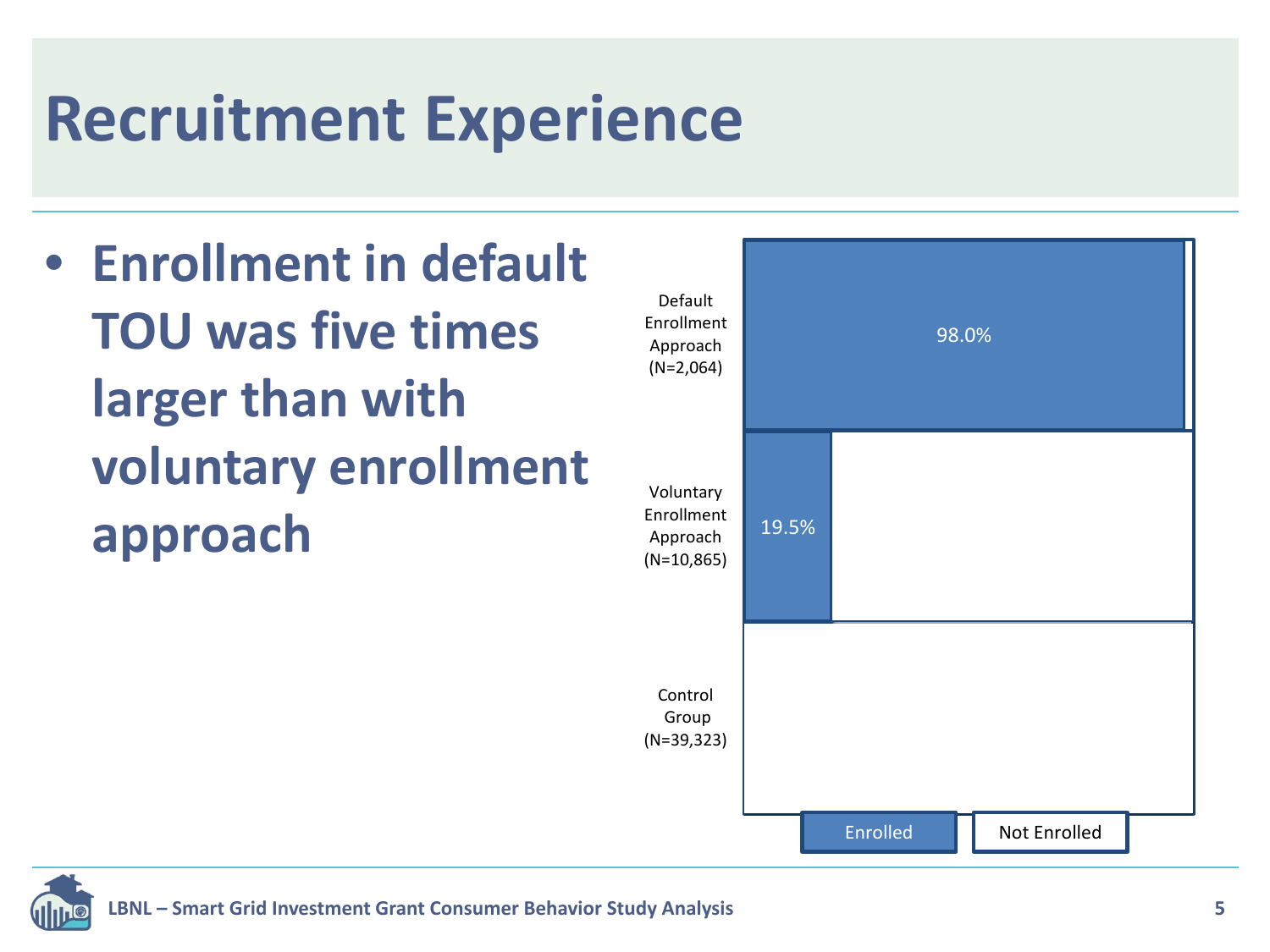#### **SMUD Recruitment Costs**

- **Identical rate design employed for default and voluntary TOU rate offering**
- **Identical marketing collateral for default and voluntary TOU rate offering**

**Default Enrollment Approach Voluntary Enrollment Approach** \$3.99/enrollee (w/o IHD cost) \$60.77/enrollee (w/o IHD cost)

Source: Potter et al. (2014). SmartPricing Options Final Evaluation. Sacramento Municipal Utility District. Prepared for U.S. Department of Energy. September, 2014.

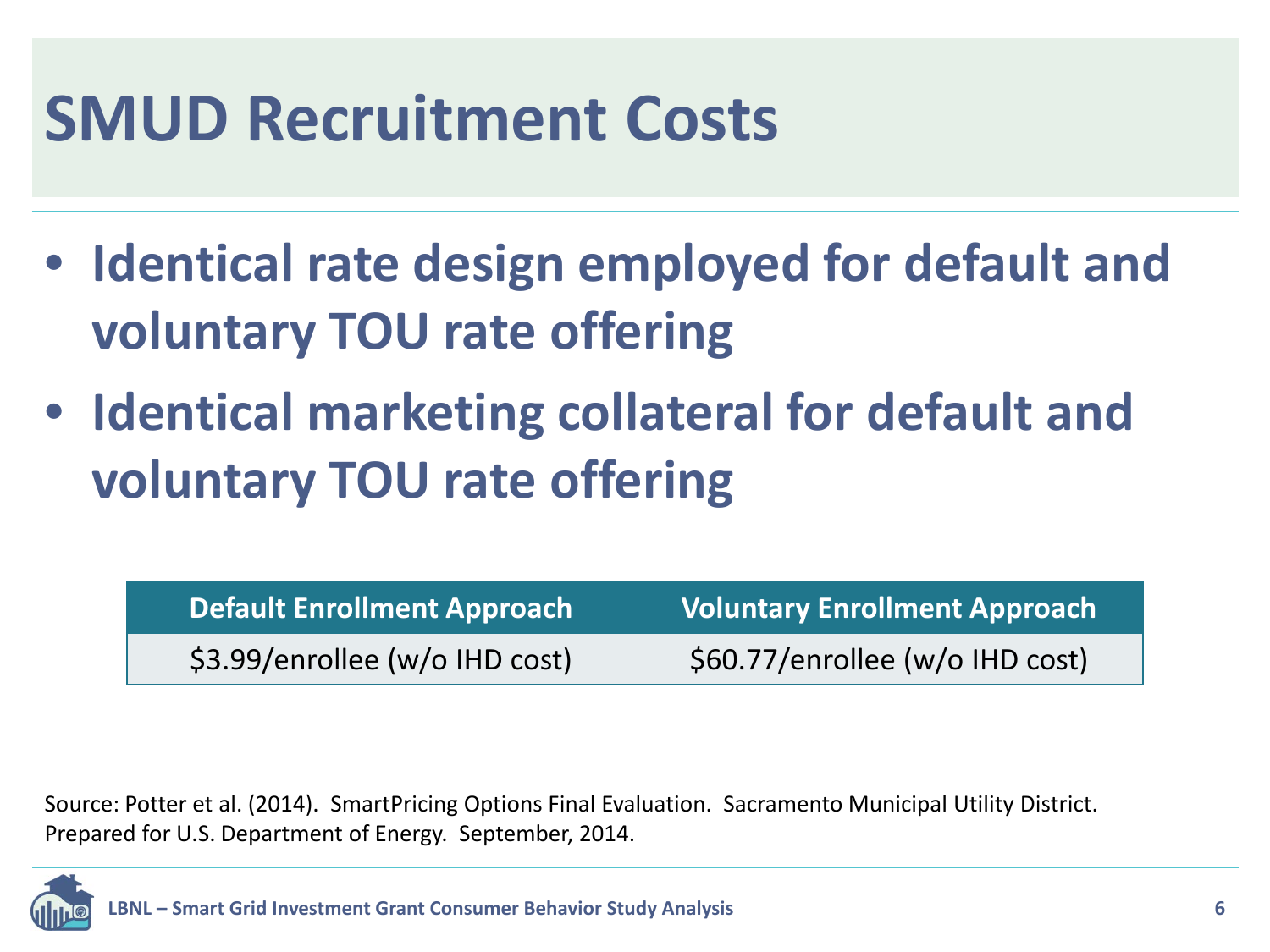## **Attrition Experience**



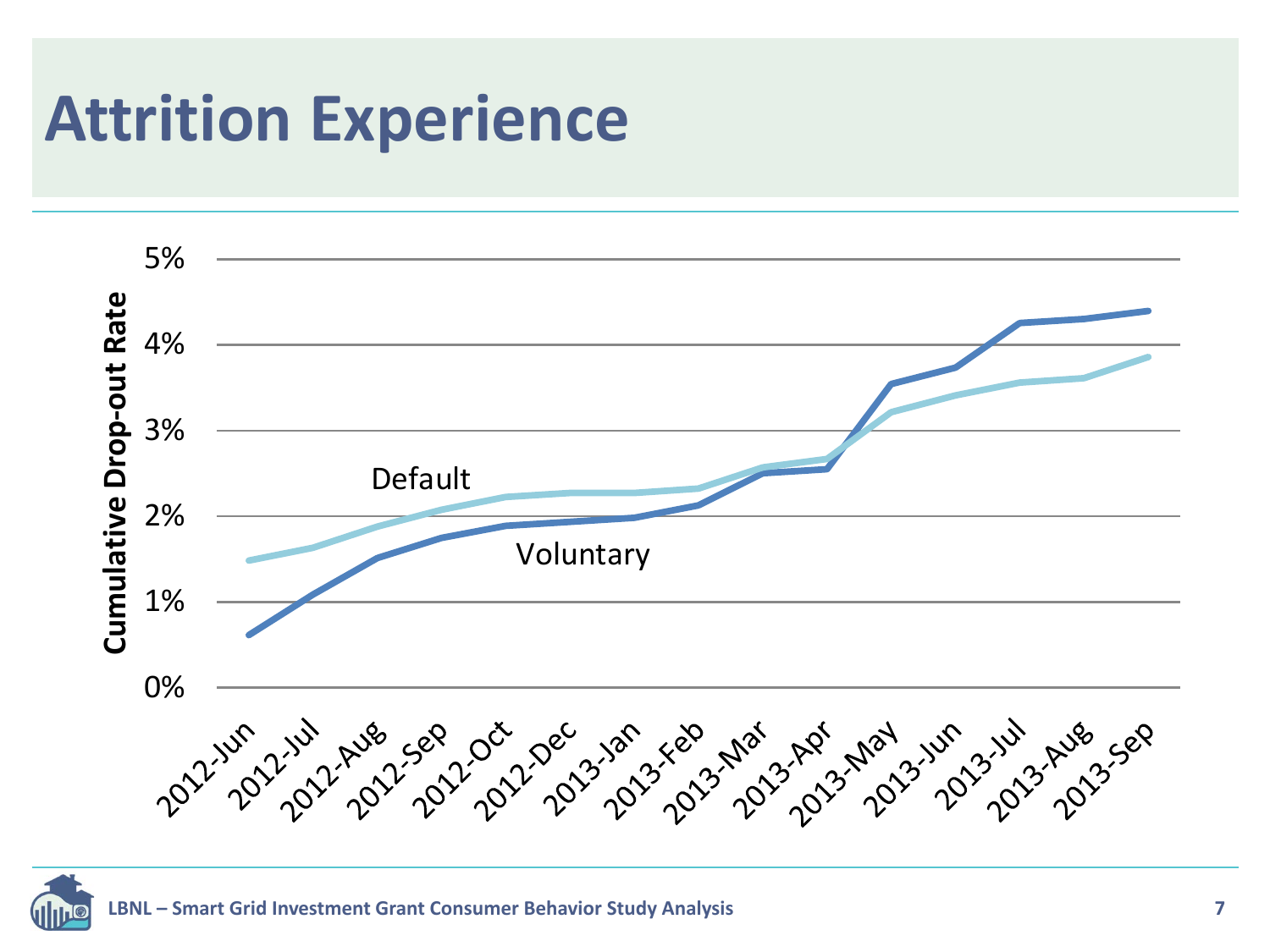# **Load Response Experience Per Enrollee**



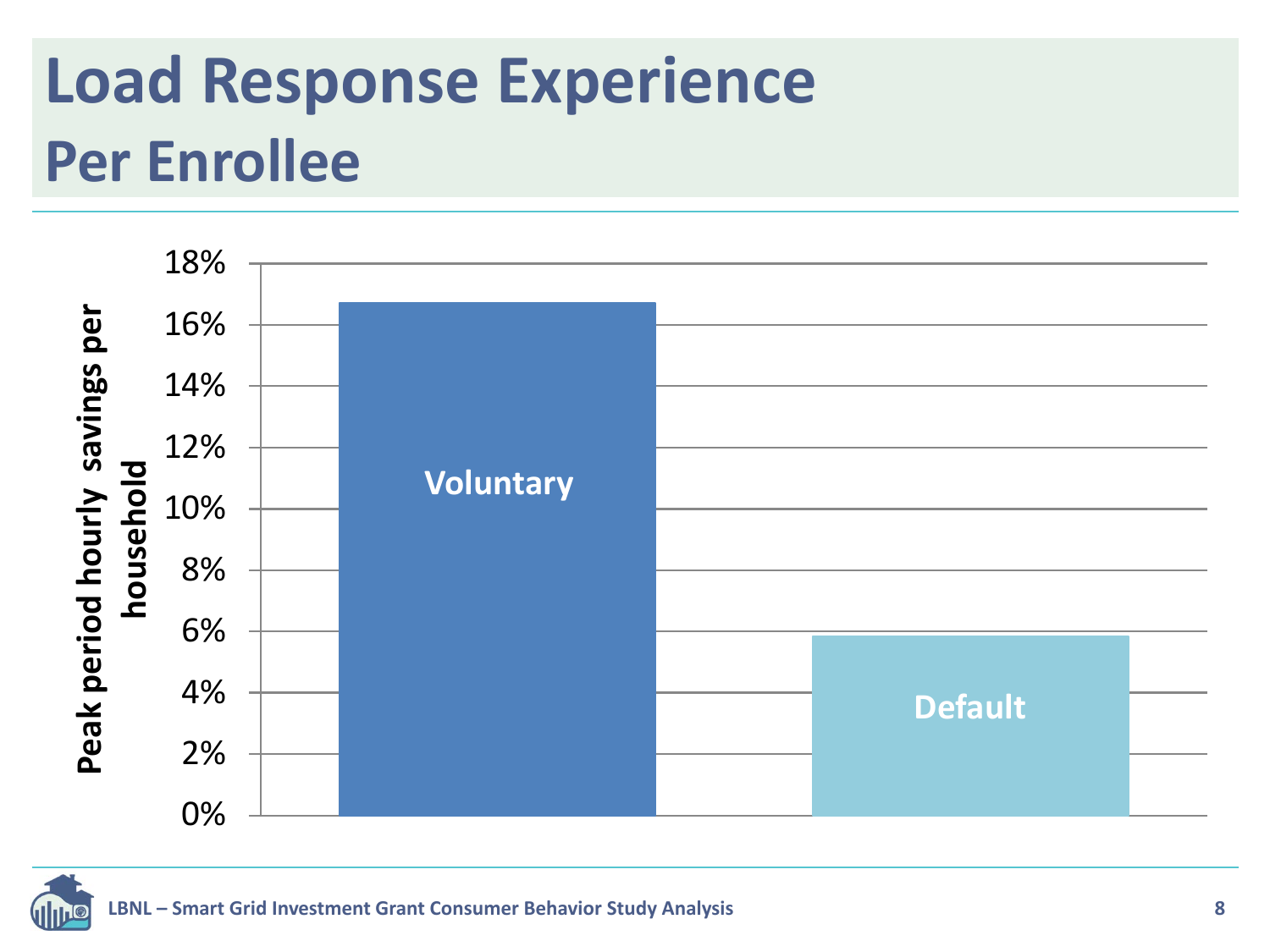# **Load Response Experience 545,000 Residential Customer Population**



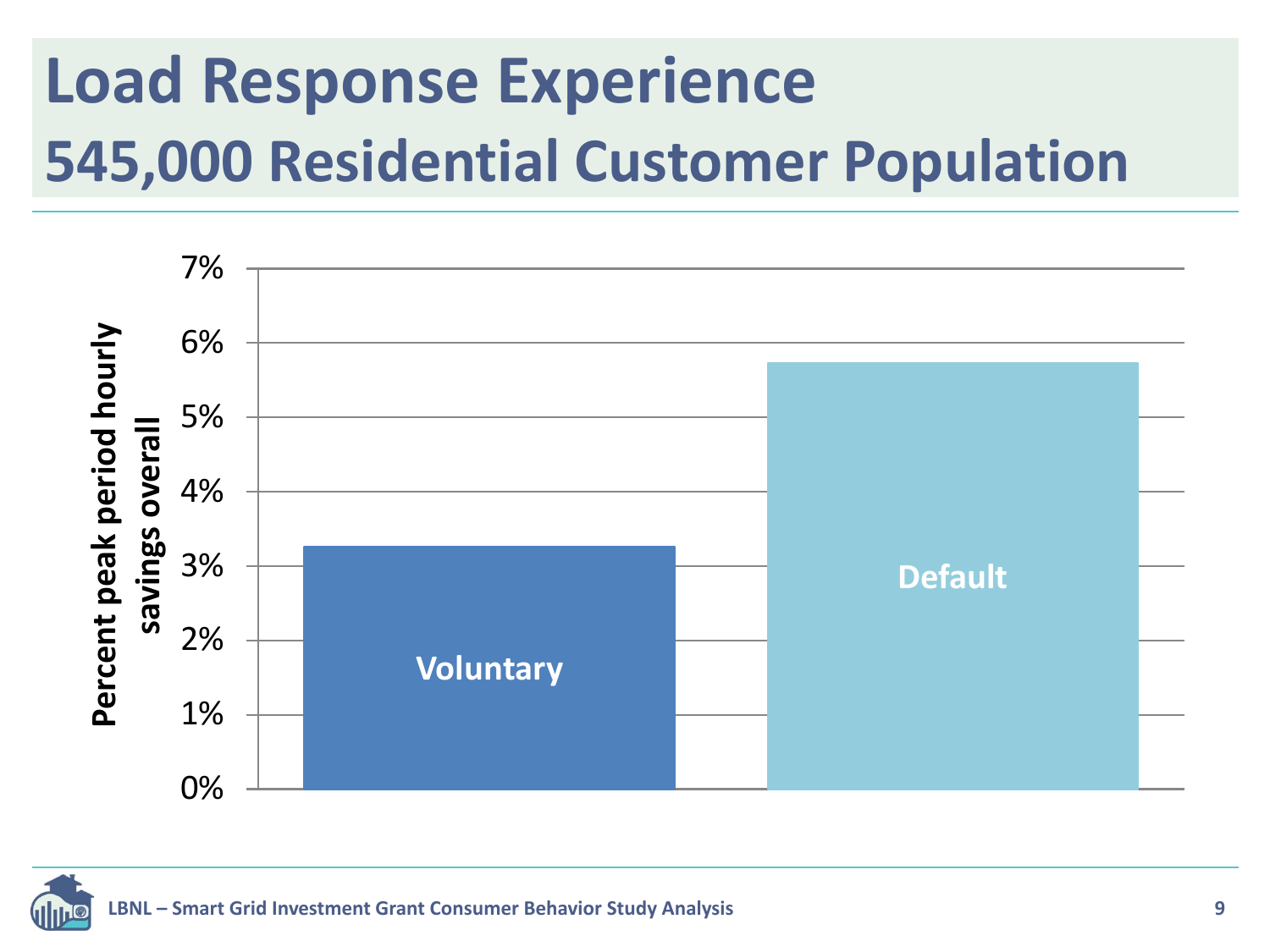# **Participating Customer Bill Savings**

|                       | <b>Predicted % Savings (using pre-)</b><br>treatment energy usage) | <b>Actual % Savings (using)</b><br>post-treatment bills) |
|-----------------------|--------------------------------------------------------------------|----------------------------------------------------------|
| <b>Default Rate</b>   | $-1.9%$                                                            | $1.8\%*$                                                 |
| <b>Voluntary Rate</b> | $-1.8%$                                                            | 2.6%                                                     |

 $*$  p<0.05

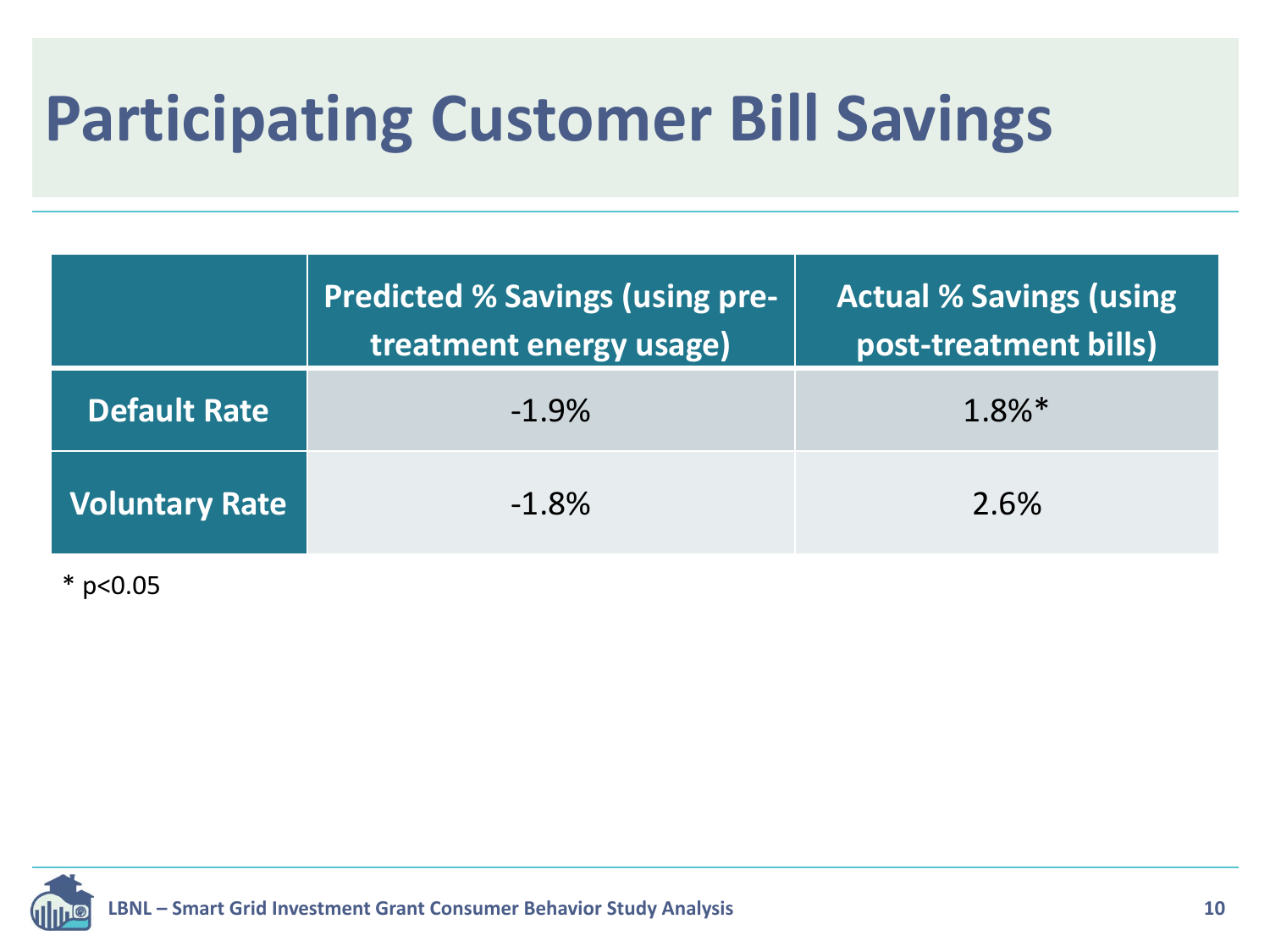# **Cost Effectiveness Results**

| <b>Enrollment Approach</b> | <b>Benefit-Cost Ratios</b> | <b>10-year Net Present Values (\$M)</b> |
|----------------------------|----------------------------|-----------------------------------------|
| <b>Voluntary</b>           | 0.74                       | $-$ \$5.50                              |
| <b>Default</b>             | 2.04                       | $+$ \$34.10                             |

Source: Potter et al. (2014). SmartPricing Options Final Evaluation. Sacramento Municipal Utility District. Prepared for U.S. Department of Energy. September, 2014.

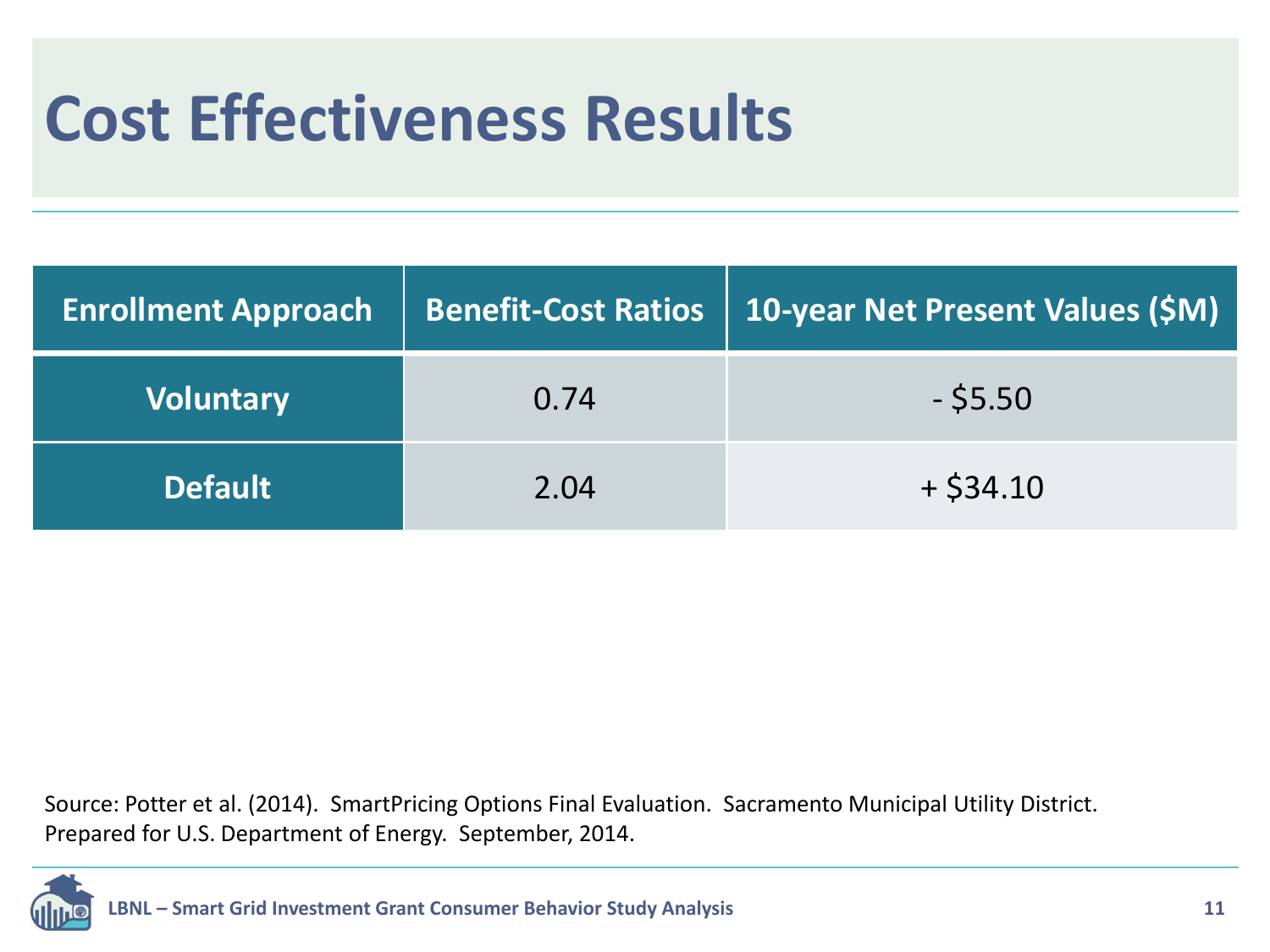# **Subpopulations of Customers**

- **Always Takers**: The set of customers that would **actively opt in** to a voluntary TOU offer and would **not actively opt out**  when TOU is the default
- **Complacents**: The set of customers who would **not actively opt in** to a voluntary TOU offer, but **would not actively opt out** when TOU is the default.
- **Never Takers:** The set of customers that would **not actively opt in** to a voluntary TOU offer, and would **actively opt out**  when TOU is the default



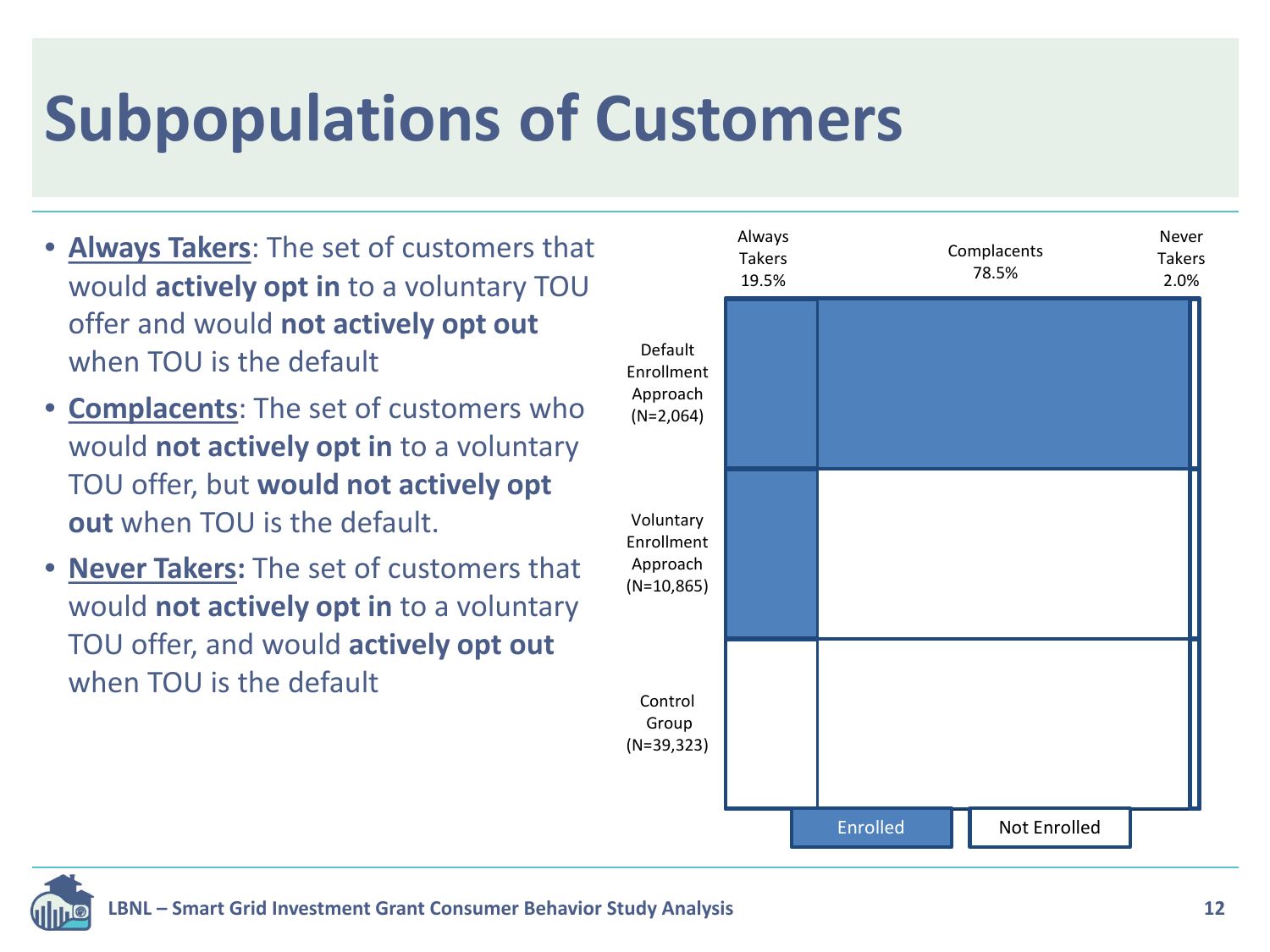#### **Complacents Dropped Out at Slightly Higher Rates Initially, but This Trend Reversed By Year 2**



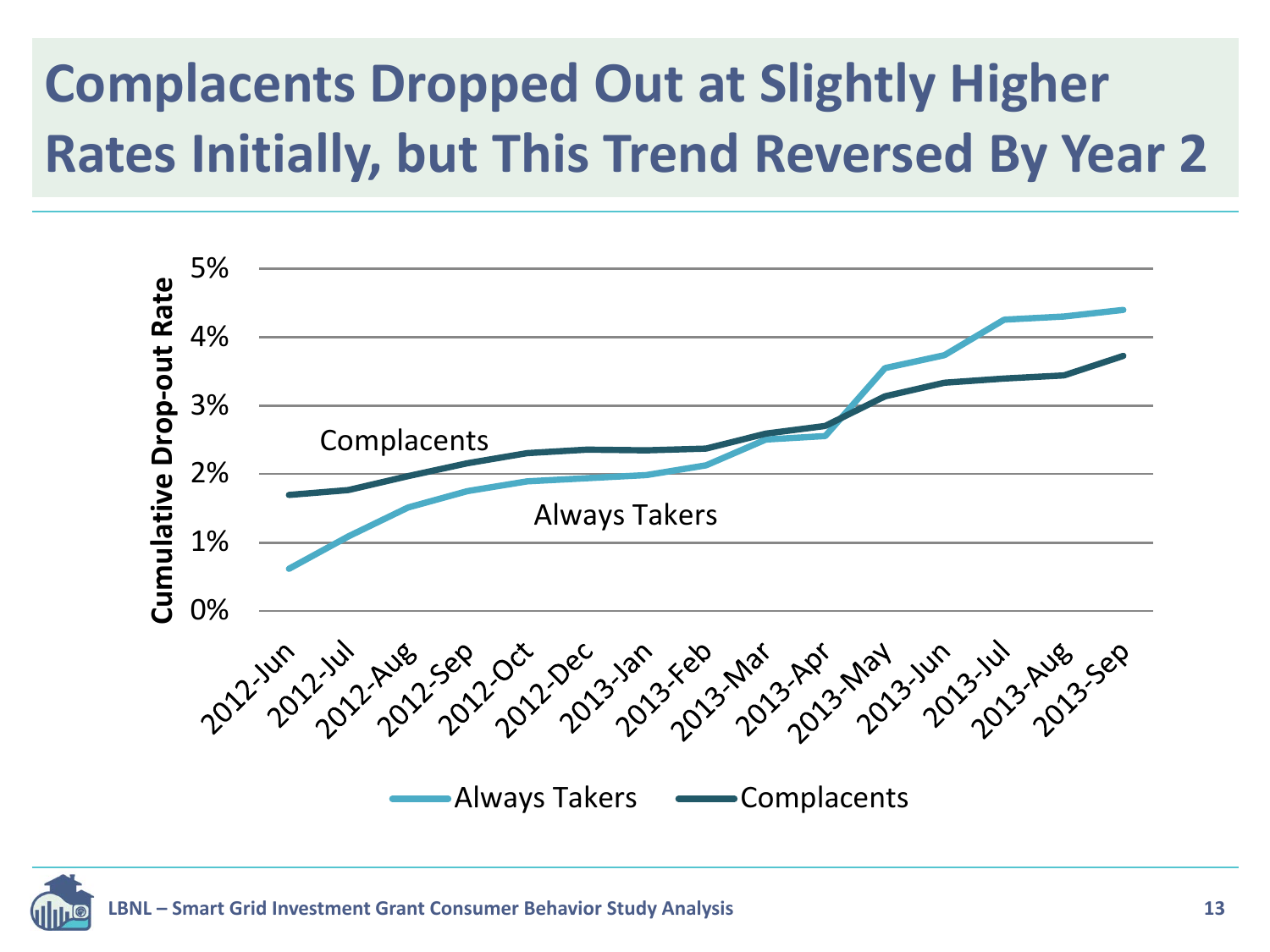### **Complacents Provided More Consistent Load Response Over Time than Always Takers**

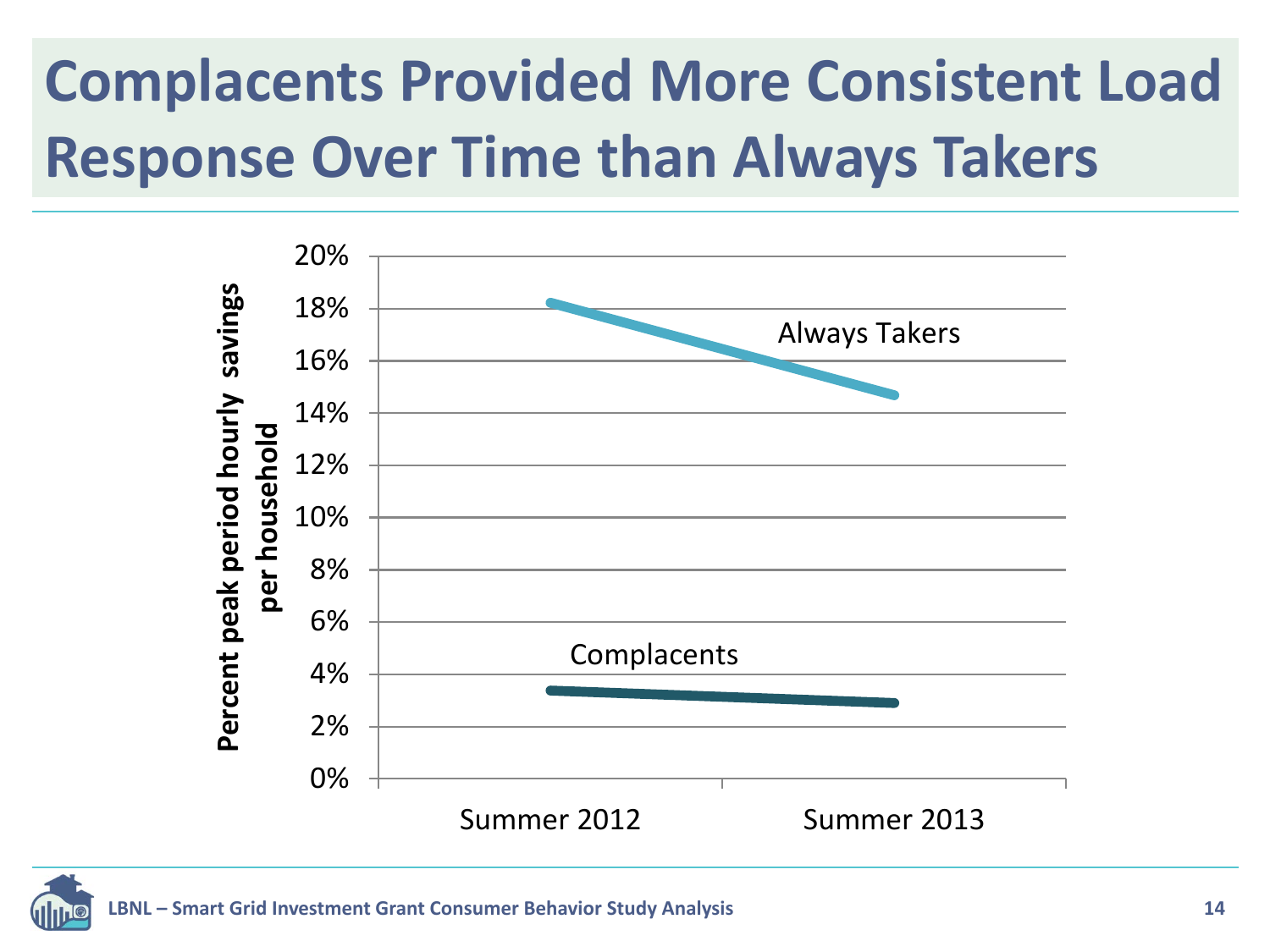#### **Aggregate Demand Reductions for all of SMUD's Residential Class of 5.7%**



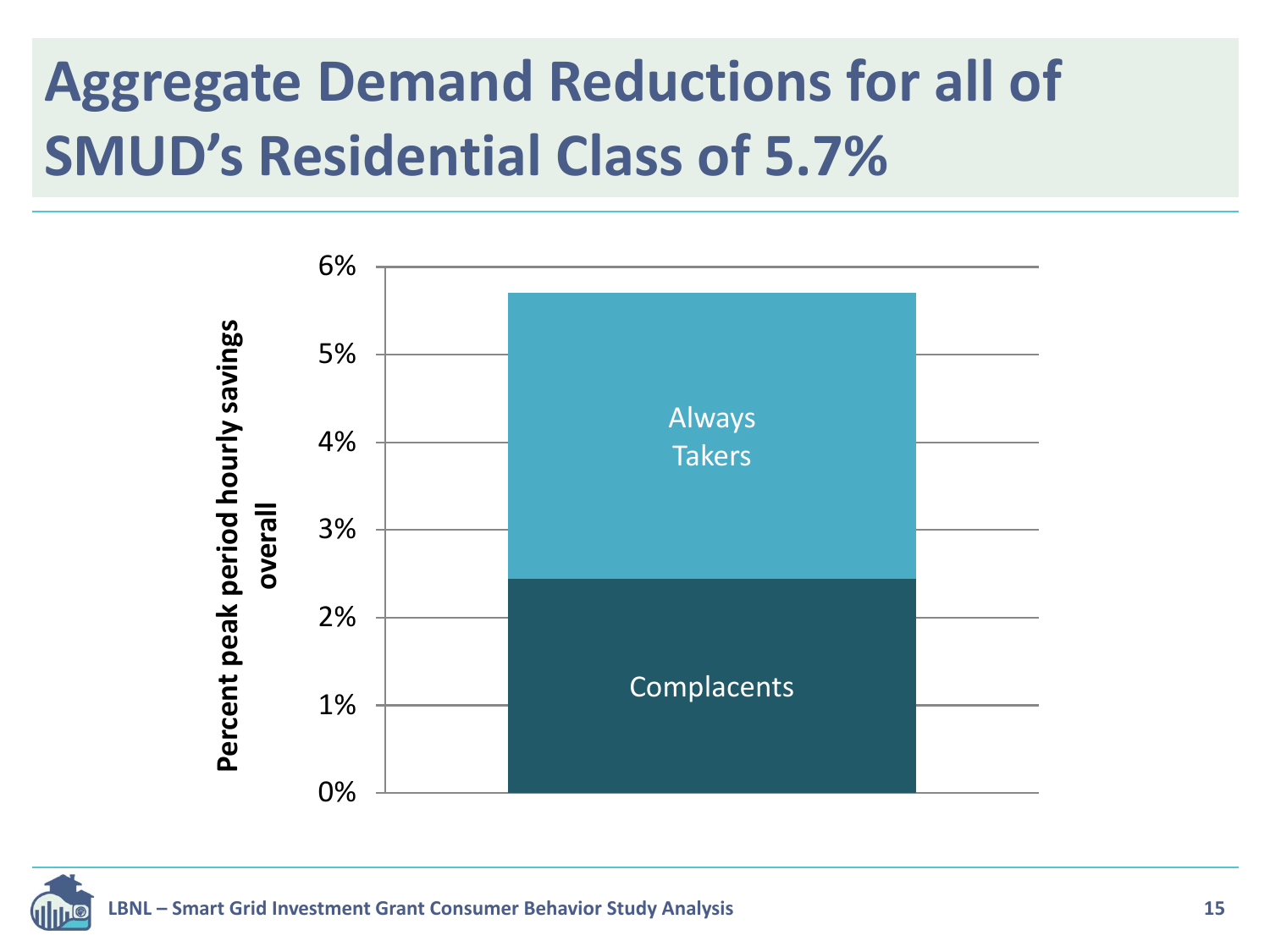## **Nearly Identical Distribution of Predicted Bill Savings by Customer Subpopulation**

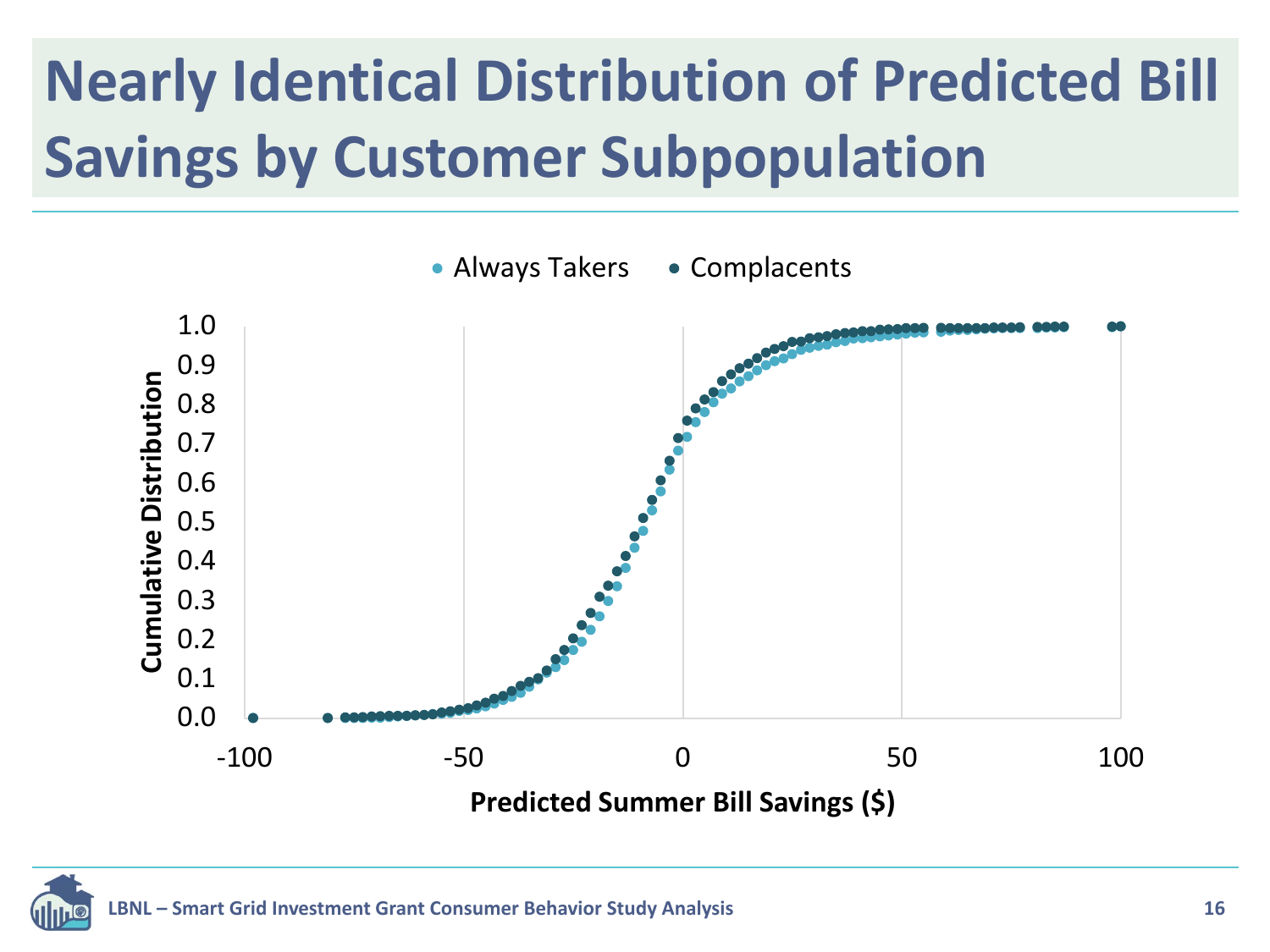#### **Large Predicted Bill Savings/Loss May Increase Desire & Willingness to Manage Electricity Usage More**



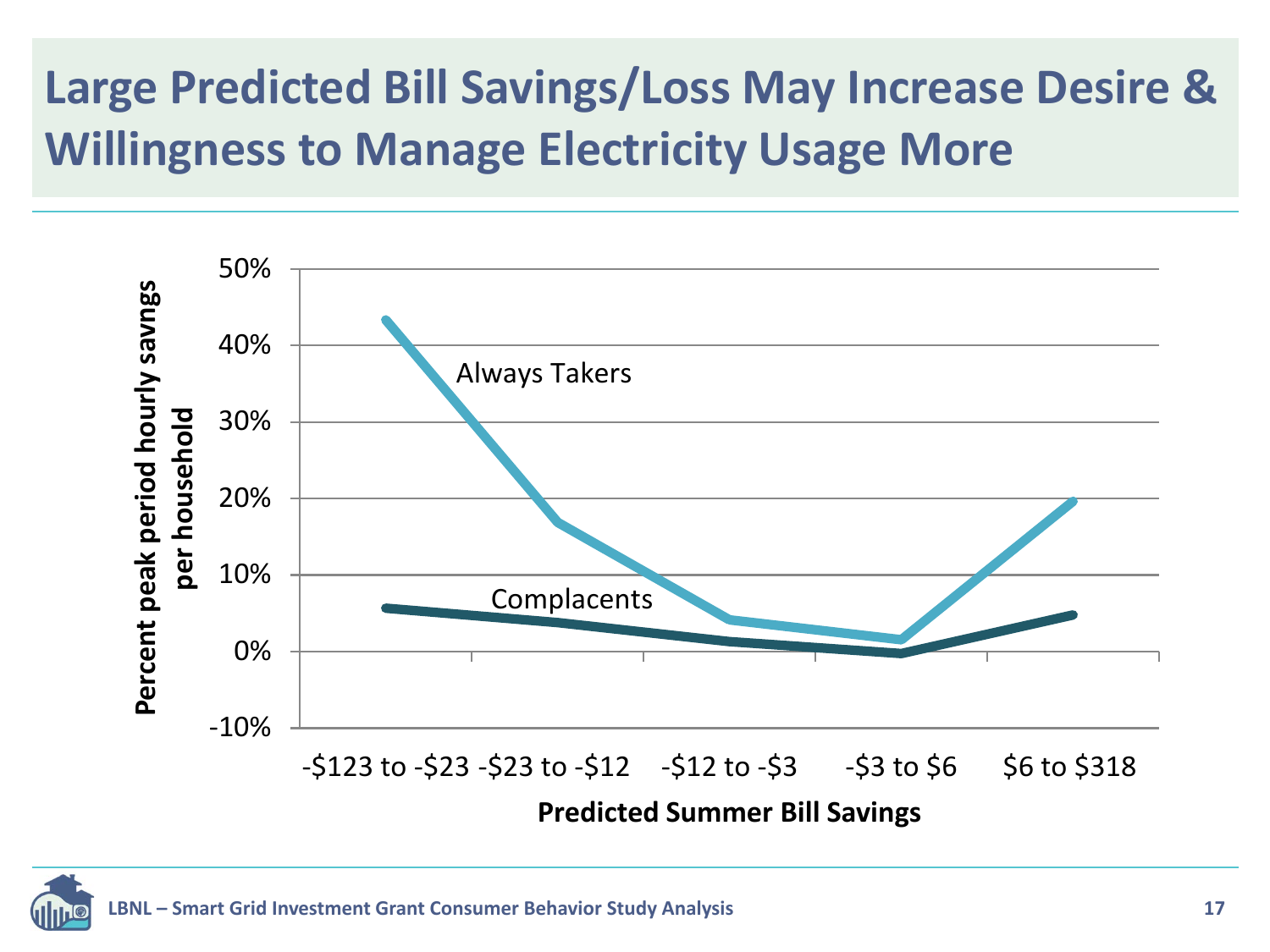#### **Predicted Bill Savings Not a Major Factor in Customer Satisfaction with the Rate**

|                          | <b>Average Share of Survey</b><br><b>Respondents Satisfied with the</b><br><b>Existing Rate</b> |             |
|--------------------------|-------------------------------------------------------------------------------------------------|-------------|
| <b>Predicted Summer</b>  | Always                                                                                          |             |
| Bill Savings (\$)        | <b>Takers</b>                                                                                   | Complacents |
| Less than - \$20         | 94%                                                                                             | 73%         |
| $-520$ to $-510$         | 87%                                                                                             | 92%         |
| $-$10 to -$5$            | 89%                                                                                             | 67%         |
| $-$ \$5 to \$5           | 82%                                                                                             | 73%         |
| \$5 to \$10              | 85%                                                                                             | 100%        |
| \$10 to \$20             | 72%                                                                                             | 88%         |
| <b>Greater than \$20</b> | 82%                                                                                             | 53%         |

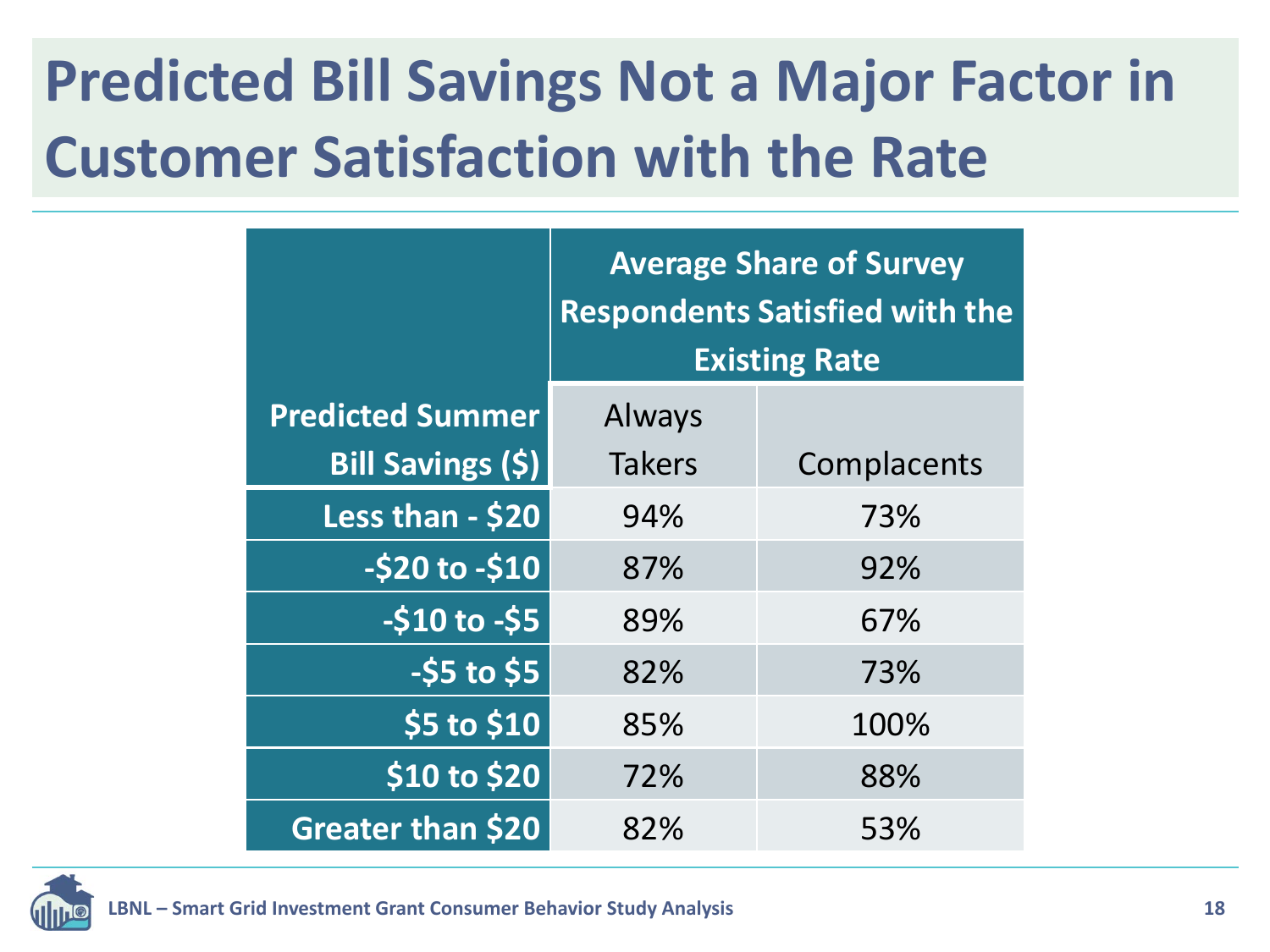## **Conclusions & Take-Aways**

- **Always Takers and Never Takers should not be of particular concern to regulators and policymakers as they are able to express and act on their preferences**
- **Complacents are the primary subpopulation of concern**
	- There was a share who were fully aware of the rate, engaged enough to undertake substantial changes to their behavior in order to achieve bill savings, and were generally satisfied with the rate
	- Another subset may have been largely indifferent, not particularly concerned about being defaulted onto TOU, expended a modest level of effort to respond to the rate and were satisfied enough to keep taking service, provided they didn't see large bill increases
	- The remaining group was largely inattentive and unengaged. We estimate this group to be 25% of the Complacents and 20% of the entire residential population

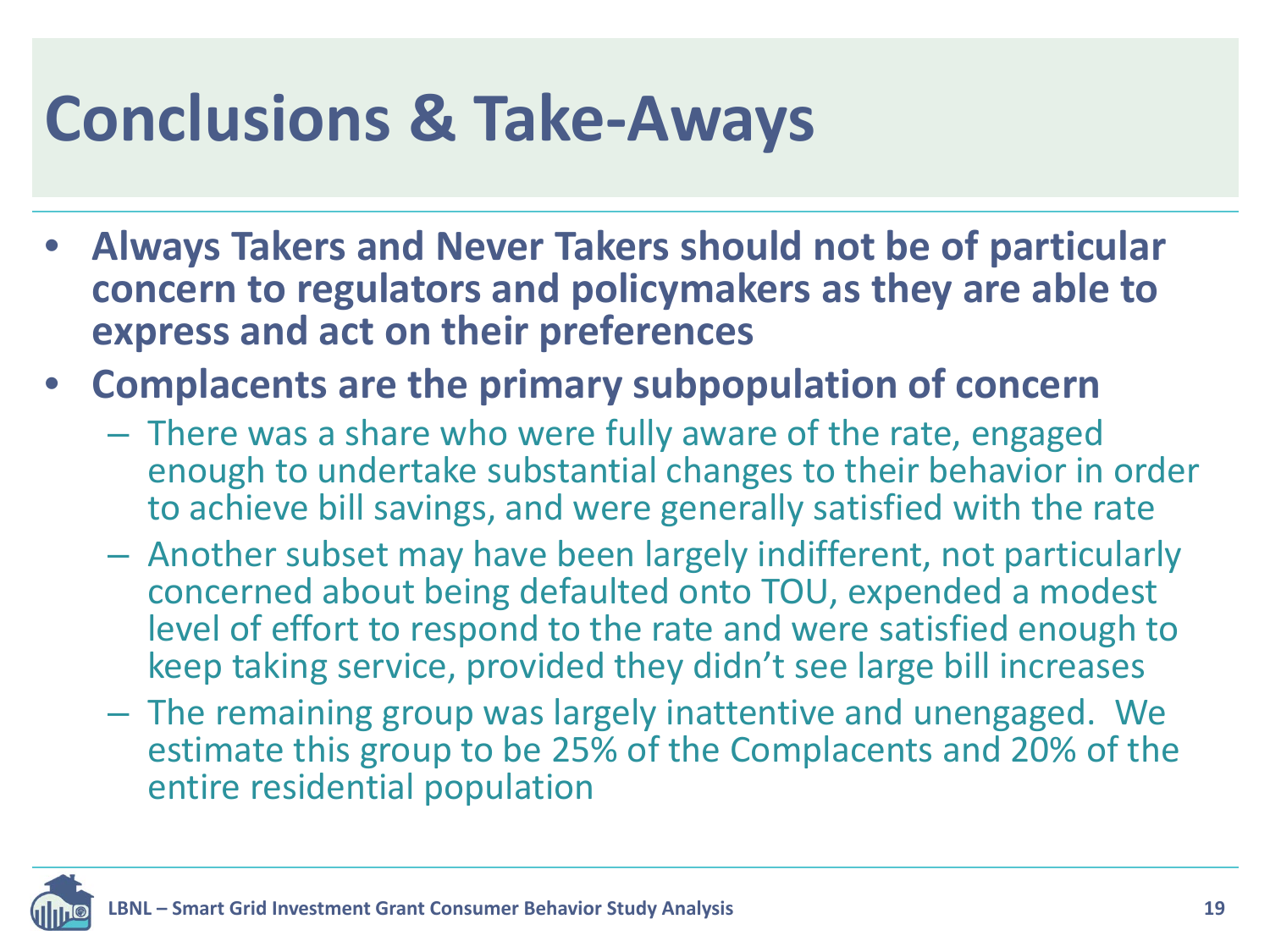# **Conclusions & Take-Aways (2)**

- **Under SMUD's transition to TOU, our research suggests it is NOT the entirety of SMUD's residential population that is at risk of being worse off but a relatively small subset (20%)**
	- Focus utility efforts on identifying these customers prior to the transition
	- Target these customers for more direct and non-traditional communication strategies
	- Use market research to identify optimal ways to make these customers aware of transition so they can make more informed choices
	- Simplify the opt-out process so customers can easily navigate it should they want to not take service under default TOU